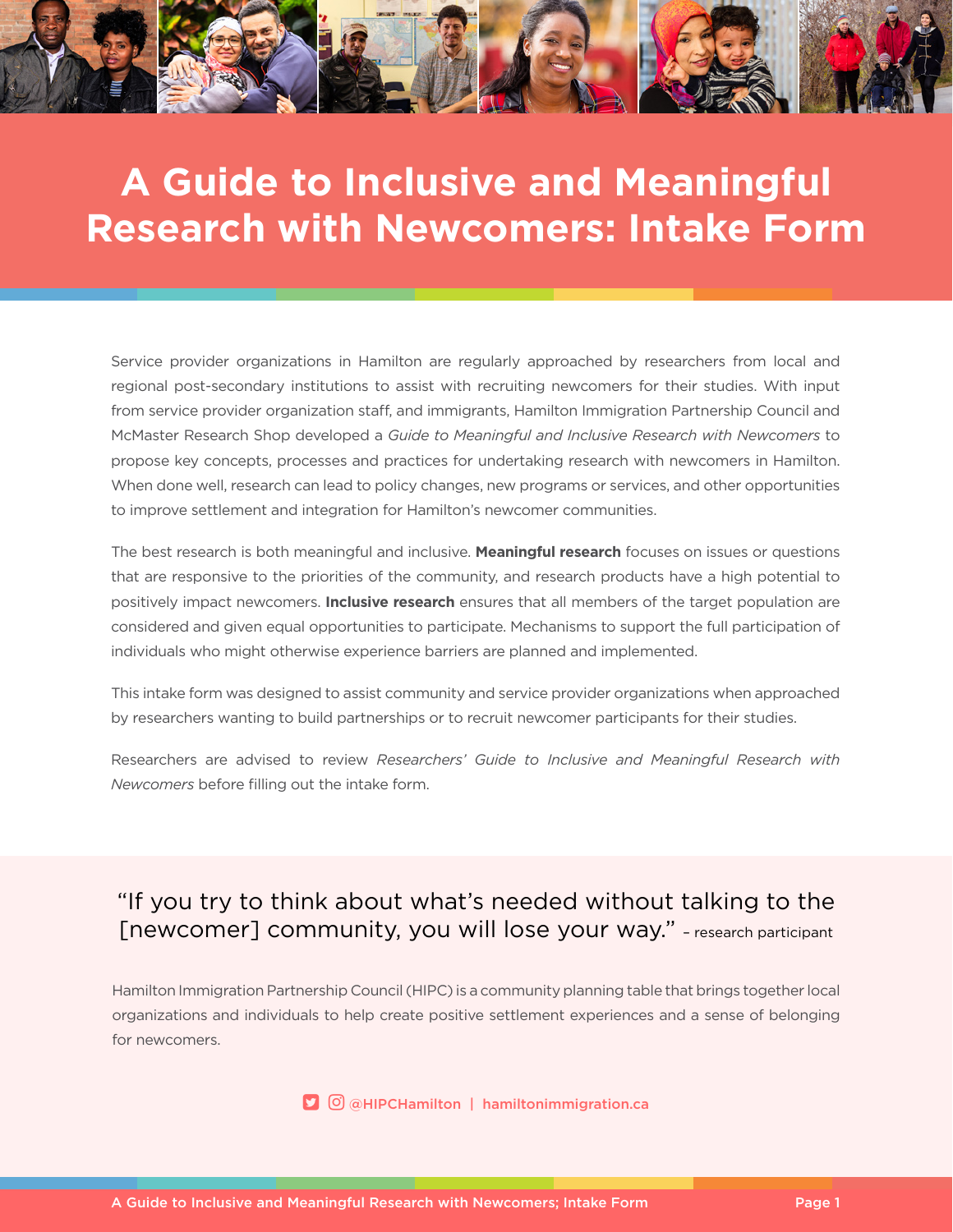## **Intake Form**

- 1. I have read the *[Researchers' Guide to Meaningful and Inclusive Research with Newcomers](https://www.hamiltonimmigration.ca/sites/default/files/2021-06/HIPC-Guide-to-Inclusive-and-Meaningful-Research-with-Hamilton-Newcomers.pdf).*
	- Yes
	- $\Box$  No
- 2. I have reviewed the website, vision, mission and services of this organization, and I believe that my research is aligned with the priorities of this organization.
	- Yes
	- No
- 3. Please provide a brief background about your research and research topic. What are the purpose and objectives of your study?
- 4. What methods and steps are involved in this study? Please provide a timeline of your proposed activities.
- 5. Who is the target demographic group for your research? Are there any language or eligibility requirements? How many participants will you be recruiting for this research?
- 6. How will information collected from participants be used? How will the information be kept private? And how long will the information be stored?
- 7. Is there compensation or payment for participating? Please describe.

Cont'd on page 3